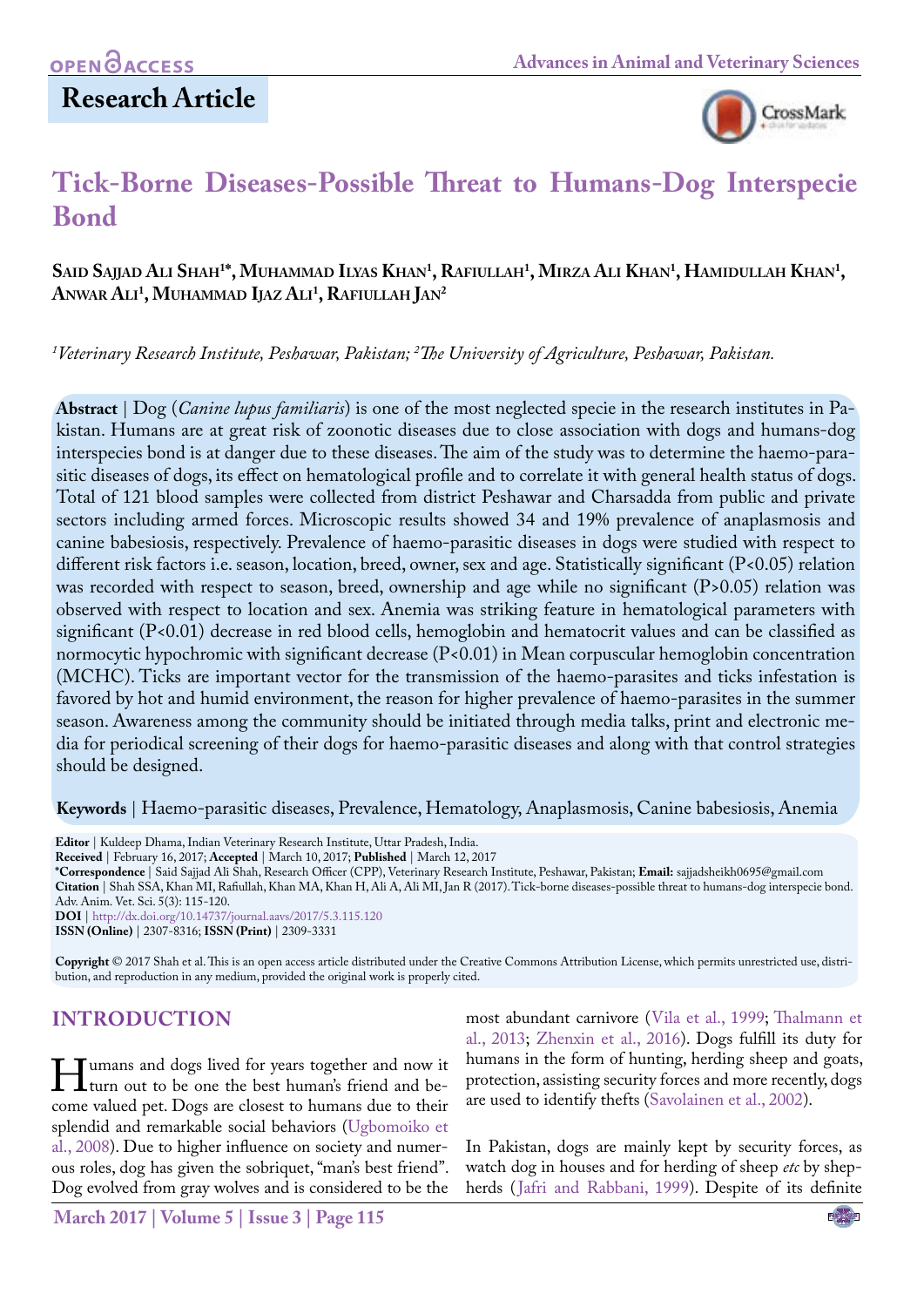## **OPEN GACCESS**

**Advances in Animal and Veterinary Sciences**

role in society, large number of dogs still live as feral and stray dogs which receive minimal public attention. Though a felony offence but in most parts of the country dogs are kept for fighting purposes. There is growing trend of keeping dog as pet animal in urban population of Pakistan and mostly kept by middle and upper-middle class households. Different breeds of dogs i.e. German shepherd, Pointer, Labrador and Spaniel are kept by corps which aids them in routine security operations as sniffer dogs which perform search duties with high sense of responsibility. Apart from corps, local population kept Bull Terrier (Local name Gull Terr, for security and fighting purpose), German shepherd (Popular name in locals, Alsatian dog) and Hounds (Tazi, for hunting).

Dog population is faced with different viral, bacterial, fungal and parasitic diseases. Tick borne diseases *i.e.* Canine babesiosis and anaplasmosis are most important parasitic diseases of dogs. Etiological agents of Canine babesiosis are *Babesia canis, Babesia gibsoni* and *Babesia vogeli* in which *Babesia canis* is of significant importance ([Toboada,](#page-5-2) [1998](#page-5-2); [Birkenheuer et al., 1999\)](#page-4-2). Canine babesiosis is transmitted by different tick vectors *i.e. Hyalomma, Rhipicephalus sanguineus* and *Dermacentor variabilis*. Anaplasmosis is caused by *Anaplasma phagocytophilum*, an intracellular parasite, transmitted by tick vector *Ixodes* [\(Dumler et al., 2001;](#page-4-3) [Cohn, 2003\)](#page-4-4). *Anaplasma phagocytophilum* has wide range of host including sheep and goats and also have zoonotic potential.

Currently, there is limited data available about dogs in Pakistan, and this is the most neglected specie in the research institutes of the country. Presently only few published reports are available on canine babesiosis but none about anaplasmosis. Due to huge population of stray dogs in urban areas of the country, it is of utmost importance to study various canine diseases. Aim of the present study was to find out the prevalence and hematological changes of haemo-parasites in dogs and to correlate it with its health status.

## **MATERIALS AND METHODS**

#### **Study Area**

This study was conducted in district Peshawar and Charsadda. Peshawar district lies at 34.04°N latitude and 71.5°E longitude with an altitude of 359m and has area of 1257 km2 While district Charsadda is located at 34.8°N latitude and 71.43°E longitude with an altitude of 276m (908 feet) and lies 29 km from the provincial capital, Peshawar.

#### **Sample Collection**

This study was conducted from January, 2015 to December, 2016. Blood samples (n=121) were collected and received

from different areas of Peshawar and Charsadda in the Center of Parasitology and Poultry (CPP) and Center of Microbiology and Biotechnology (CMB), Veterinary research institute, Peshawar. Whole blood samples collected in anti-coagulant added vacutainer tubes were transported to Veterinary Research Institute, Peshawar for onward processing.

#### **Microscopic Examination**

Blood smears were prepared, fixed with methanol for 5 min and stained with 10% giemsa. Microscopic examination of the stained smears was performed at 100× objective for the presence or absence of parasites ([Ahmad et al., 2007\)](#page-4-5).

#### **Hematology**

For estimation of hematological alterations, anti-coagulant added blood was submitted to Pathology Lab, Veterinary Research Institute, Peshawar and were processed for complete blood count through Automatic Hematology analyzer (Urit Vet 2900) ([Yasini et al., 2012](#page-5-3)).

#### **STATISTICAL ANALYSIS**

Data thus collected was analyzed by Chi square test for prevalence of tick borne diseases with respect to season, location, breed, age and sex while student t-test was used for analysis of hematological data. Means of hematological parameters were compared by LSD at a probability level  $\leq$ 0.05 using Statistical Package for Social Services (SPSS) version 16.0.

#### **RESULTS AND DISCUSSION**

#### **Prevalence Of Haemo-Parasites**

Results of the study showed that out of 121 blood samples 64 (52.8%) samples were positive for Haemo-parasites. Anaplasmosis was recorded as 34%, while Canine babesiosis as 19% [\(Figure 1](#page-2-0)).

#### **Risk Factors For Haemo-Parasites**

Different risk factors associated with occurrence of canine babesiosis and anaplasmosis were studied in detail. Results of the study showed that haemo-parasites were more in summer season (62%) as compare to winter (35.7%). Statistically significant difference (P<0.05) was recorded in the incidence of haemo-parasites with respect to season. This study was conducted in two districts of Khyber Pakhtunkhwa *i.e.* Peshawar and Charsadda. Slight difference in incidence was recorded in both districts but was statistically non-significant (P>0.05). Breed wise prevalence was recorded as 62.2, 30, 22.2, 14.2, 80.9 and 38% for German shepherd, Spaniel, Labrador, Pointer, Gull Terr and Tazi, respectively. Statistically significant difference (P<0.05) was recorded with respect to breed. Dog owners were also studied as risk factor in the present study and it was observed that occurrence of haemo-parasites were more in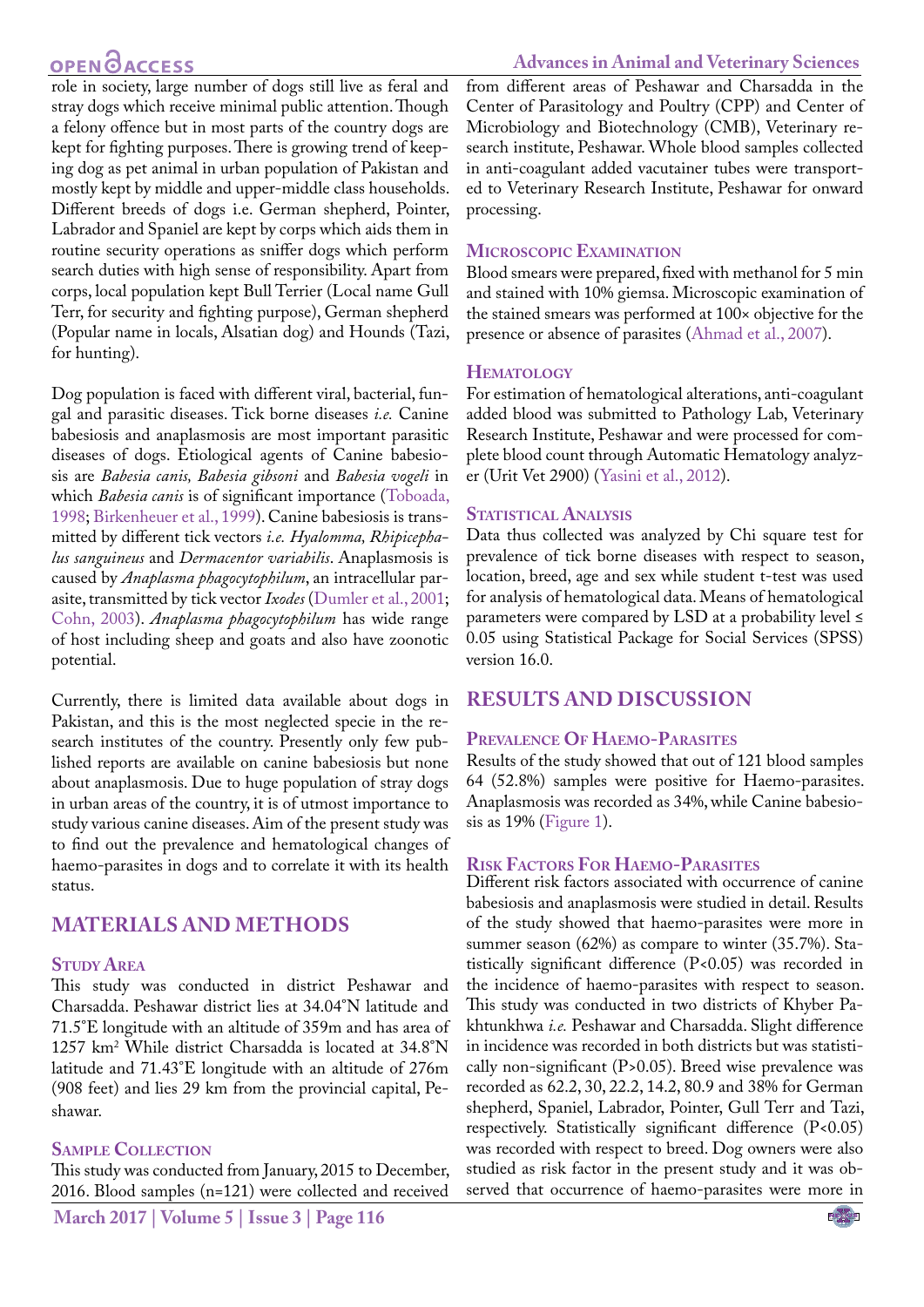|  |  | <b>OPEN ØACCESS</b> |  |  |  |  |
|--|--|---------------------|--|--|--|--|

<span id="page-2-1"></span>Table 1: Prevalence of Haemo-protozoan in dogs with respect to season, location, breed, owner, sex and age

| <b>Variables</b> | Category        | $\mathbf N$    | Haemo-parasites prevalence (%) | Chi square value | P value |
|------------------|-----------------|----------------|--------------------------------|------------------|---------|
| Season           | Winter          | 42             | 35.7<br>8.18                   |                  | $0.01*$ |
|                  | Summer          | 79             | 62%                            |                  |         |
| Location         | Peshawar        | 101            | 52.4                           | 0.58             | 0.74    |
|                  | Charsadda       | 20             | 55                             |                  |         |
| <b>Breed</b>     | German shepherd | 53             | 62.2                           | 21.24            | $0.01*$ |
|                  | Spaniel         | 10             | 30                             |                  |         |
|                  | Labrador        | 9              | 22.2                           |                  |         |
|                  | Pointer         | $\overline{7}$ | 14.2                           |                  |         |
|                  | Gull Terr       | 21             | 80.9                           |                  |         |
|                  | Tazi            | 21             | 38                             |                  |         |
| Owner            | Farmer          | 78             | 64.1                           | 11.38            | $0.00*$ |
|                  | Govt            | 43             | 32.5                           |                  |         |
| Sex              | Female          | $\overline{4}$ | 50                             | 0.182            | 0.91    |
|                  | Male            | 117            | 52.9                           |                  |         |
| Age              | Adult           | 60             | 81.6                           | 39.5             | $0.00*$ |
|                  | Young           | 61             | 24.5                           |                  |         |

\* shows significant difference at level P<0.01; N: Total number of cases

### **Prevalence of Haemo-parasites**



<span id="page-2-0"></span>Figure 1: Overall prevalence of Haemo-parasites in dogs in district Peshawar and Charsadda

dogs kept by farmers individually as compare to dogs kept by security forces and difference was statistically significant (P<0.05). Occurrence was recorded more in males as compare to females but statistically non significant (P>0.05%). In these study two age groups *i.e.* adults (age group more than 3 years) and young (age group less than 3 years) were studied. Haemo-parasites occurrence was found statistically higher (P<0.05) in adults i.e. 81.6% as compare to young dogs *i.e*. 24.5% ([Table 1](#page-2-1)).

<span id="page-2-2"></span>**Table 2:** Hematological parameters of infected and noninfected dogs

| Parameter                  | <b>Negative</b>             | Infected                 | P-value           |
|----------------------------|-----------------------------|--------------------------|-------------------|
| TEC $(x10^6/\mu l)$        | $6.01^{\circ}$ ±0.08        | $3.90^{\rm b}$ ±0.12     | $0.00*$           |
| Hb(g/dl)                   | $16.02^{\mathrm{a}}\pm0.37$ | $9.65^{\rm b}$ ±0.32     | $0.00*$           |
| HCT(%)                     | 39.4 <sup>a</sup> ±0.55     | 25.32 <sup>b</sup> ±0.81 | $0.00*$           |
| $MCH$ (pg)                 | 26.58 <sup>a</sup> ±0.49    | 25.04 <sup>b</sup> ±0.46 | $0.02**$          |
| MCV(f)                     | $65.69^{\circ}$ ±0.45       | $65.16^a \pm 0.49$       | 0.43              |
| MCHC (g/dl)                | $40.47^{\circ}$ ±0.61       | 38.38 <sup>b</sup> ±0.51 | $0.00*$           |
| TLC $(x10^3/\mu l)$        | $15.41^{\circ}$ ±1.3        | $10.32^b \pm 0.85$       | $0.01*$           |
| Granulocytes (%)           | $51.12^a \pm 3.29$          | 44.38 <sup>a</sup> ±3.07 | 0.13              |
| Lymphocytes (%)            | $33.53a + 2.85$             | 29.85 <sup>a</sup> ±2.07 | 0.29              |
| Monocytes (%)              | 22.03 <sup>a</sup> ±0.90    | 18.86 <sup>a</sup> ±1.22 | $0.04***$         |
| $T1 \cdot 1 \cdot (402/1)$ | 24775.4207                  |                          | $\alpha$ $\alpha$ |

Platelets (x10<sup>3</sup>/µl) 217.65 <sup>a</sup>±13.07 122.77 <sup>b</sup>±10.43 0.00<sup>\*</sup> **a, b** means with different superscript with in row are significant at \*P-value< 0.01 and \*\*P-value <0.05; **TEC:** Total erythrocytes count; **Hb:** Hemoglobin; **HCT:** Hematocrit; **MCV:** Mean corpuscular volume; **MCH:** Mean corpuscular hemoglobin; **MCHC:** Mean corpuscular hemoglobin concentration; **TLC:** Total leukocytic count

#### **Hematological Profile**

Hematological results showed that there was significant decrease (P<0.01) in the total erythrocyte count in infected animals. Similarly, hemoglobin and hematocrit values of infected animals were lowered from that of normal animals and these were found highly significant statistically (P<0.01). Results of Erythrocytic indices showed that there was significant decrease in the value of Mean corpuscular hemoglobin (MCH) (P<0.05) and MCHC (P<0.01) while no significant changes were observed in the value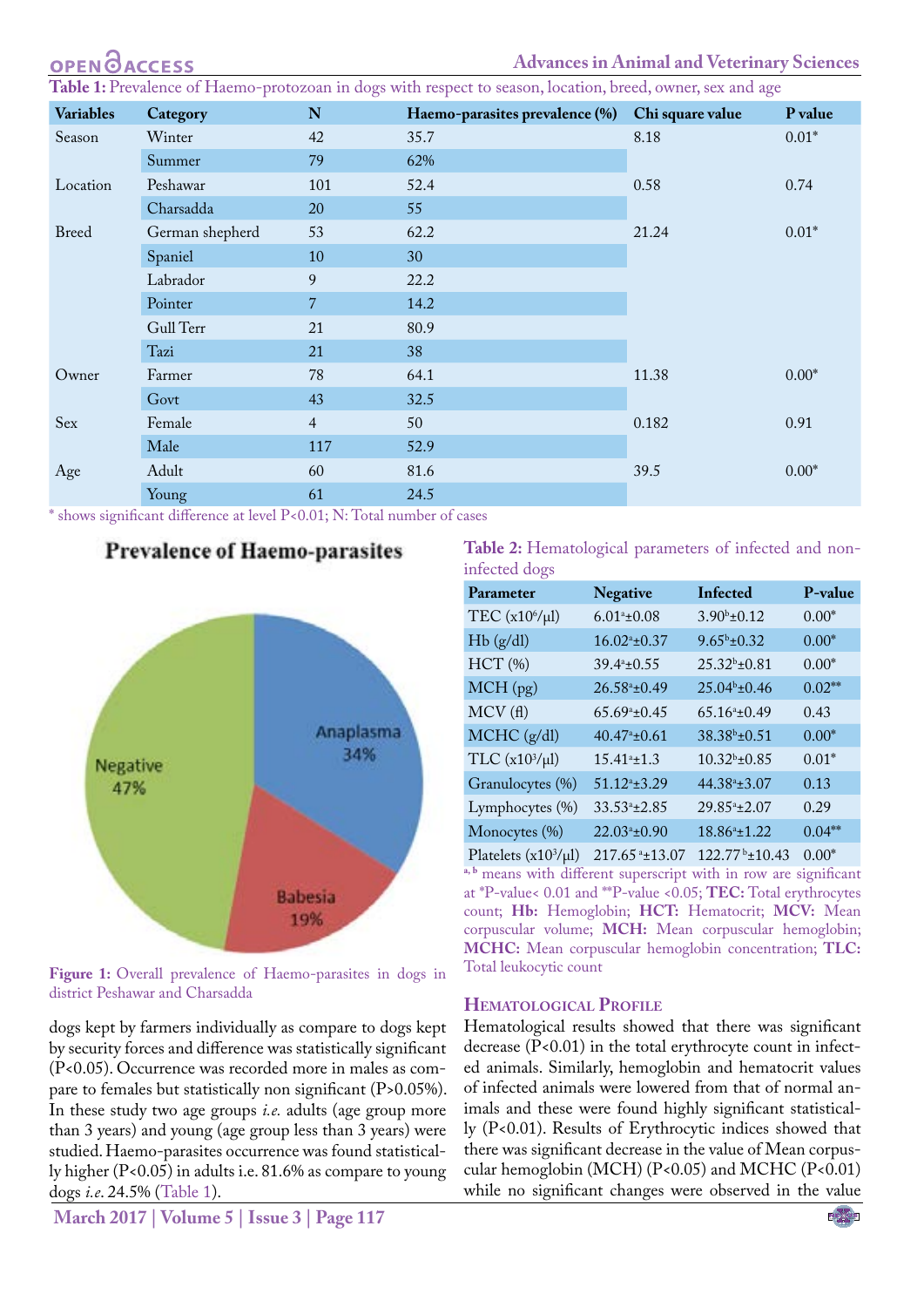of Mean corpuscular volume (MCV) (P>0.05). Significant changes were observed in the value of Total leukocytes count (TLC)  $(P<0.01)$  and monocytes  $(P<0.05)$ , whereas no significant changes were observed in granulocytes and lymphocytes (P>0.05). Platelets value of infected dogs were lowered from non-infected and was found significant statistically (P<0.01) ([Table 2\)](#page-2-2).

Due to close association and dependency on each other, dogs and humans lived for years together and dogs had performed various roles for human beings. Dogs were used in the past only for guarding, fighting, hunting and herding of sheep and goats, but over the years its role has changed and it can be kept as pet, as sniffing dog by security forces for narcotics, ammunition and also for identification of thefts and culprits. Due to its numerous roles and services for human, it is fully justified to call it "man's best friend" (Vila et al., 1999; [Savolainen et al., 2002](#page-4-0); Thalmann et al., 2013). Despite of its definite role in society, huge population of dogs still present as feral and stray dogs in Pakistan and has nominal public attention. Due to this negligence, no proper statistics is presently available about dog's population in the country and researchers are still reluctant to work in this neglected area.

Overall incidence of haemo-parasites in the current study was recorded as 19 and 34% for canine babesiosis and anaplasmosis, respectively. Prevalence of canine babesiosis was almost similar to results of [\(Ahmad et al., 2007\)](#page-4-5) who recorded 14% prevalence of canine babesiosis in Lahore, Pakistan. These results are further supported by findings of (Mas, 1990) (20%) and (Cabannes et al., 2002) (14%). (Laha et al., 2014) reported higher prevalence (56%) of canine babesiosis which might be due to the reason that (Laha et al., 2014) studied molecular prevalence of canine babesiosis, while microscopy was used in the present study which is less sensitive comparatively. Prevalence of anaplasmosis in the present study was found similar with the findings of (Pennisi et al., 2012) who reported 38% prevalence of anaplasma. Findings of ([Bhattacharjee and](#page-4-2)  [Sarmah, 2013\)](#page-4-2) are not in agreement with current study and the possible reasons may be that ([Bhattacharjee and](#page-4-2)  [Sarmah, 2013\)](#page-4-2) reported only *Anaplasma platys* and did not reported *Anaplasma phagocythophilum*.

Findings of [\(Hamel et al., 2015\)](#page-4-6) were not in agreement with the results of the present study who reported 24% prevalence of anaplasma species. Higher prevalence in the present study might be due to the fact that Peshawar and Charsadda districts offer favorable environment for tick infestation and tick borne diseases in other domestic animals.

**March 2017 | Volume 5 | Issue 3 | Page 118** Prevalence of anaplasmosis and canine babesiosis were studied in detail with respect to different risk factors *i.e.*

season, location, breed, owner, sex and age. Prevalence of haemo-parasites was higher in summer season as compare to winter and this was found statistically significant. In summer season, ticks infestation is high comparatively due to which the occurrence of tick borne diseases are higher. This finding is supported by many workers that season play key role in occurrence of parasitic diseases (Lorusso et al., 2010; [Ahmad et al., 2011;](#page-4-7) [Jalali et al., 2013\).](#page-4-8) The present study was conducted in two districts of Khyber Pakhtunkhwa and to the authors knowledge no publish material is available currently about the prevalence of anaplasmosis and canine babesiosis in Khyber Pakhtunkhwa, Pakistan. Prevalence of haemo-parasites was more in district Charsadda as compare to Peshawar but the differences were not statistically significant. Increased humidity and rural environment in district Charsadda might be the possible reason for slightly higher occurrence of haemo-parasites. These findings are fully supported by the study conducted by ([Jalali et al., 2013](#page-4-8)) that prevalence is higher in rural environment as compare to urban.

Samples collected were from two different sources *i.e.* public and private sectors including armed forces. Occurrence was higher in dogs kept at personal level as compare to dogs from government institutions and it was found statistically significant. Government agencies kept dogs for special purposes and they treat their dogs regularly whereas, lack of awareness in farmers may be the cause for higher prevalence. Secondly, government agencies kept dogs in kennels which are cleaned regularly whereas, farmers kept dogs in close vicinity of cattle, sheep, goats and are highly exposed to ticks infestation by ticks migration. Individual farmers mostly kept Gull Terr dog for the purpose of protection and fighting, German shepherd and Tazi dog for hunting, while government agencies have different breeds for different purposes i.e. German Shepherd, Spaniel, Labrador and Pointer. Breed wise occurrence was higher in Gull Terr and German shepherd and was found statistically significant. Similar findings were recorded by ([Shrivastava et al., 2014\)](#page-4-9) that prevalence was higher in German shepherd. Sex was also considered as an important indicator for the prevalence of haemo-parasites in dogs by many workers ([Bashir](#page-4-7) [et al., 2009](#page-4-7)), but in the present study no significant differences were observed because most of samples received or collected were from male dogs. Occurrence of haemo-parasites is age dependent and in young animals its prevalence is lower as compare to adults. In adult dogs, significantly higher incidence was recorded comparatively. These findings are in congruent with the study conducted by ([Bashir](#page-4-7) [et al., 2009;](#page-4-7) [Jalali et al., 2013\)](#page-4-8).

There was significant decrease in the value of TEC, Hb and PCV which are important indicators of anemia. Many workers in the past also considered anemia as an important outcome of haemo-parasitic diseases in dogs. Anemia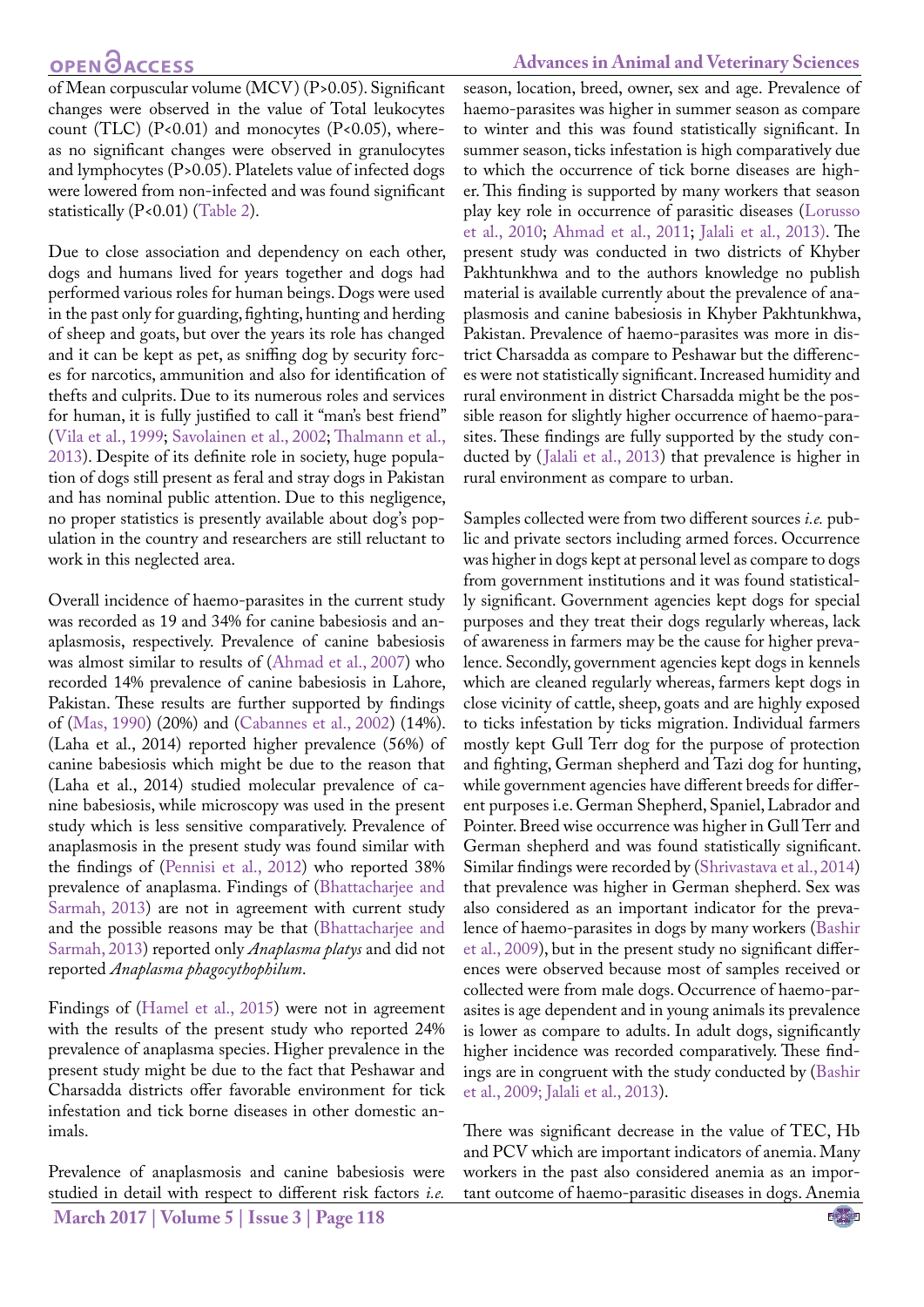## **OPEN**OACCESS

may be due to direct parasite damage to red blood cells or due to auto antibodies directed against erythrocytes cell membrane. Similar results of hematology were also reported by ([Day, 1999](#page-4-3); [Pederson, 1999](#page-4-10); [Taboada and Lobetti,](#page-4-1) [2006;](#page-4-1) Salem and Farag, 2014). On the basis of erythrocytic indices, anemia can be classified as normocytic hypochromic because MCHC was lower and MCV was in normal range. Along with parasitic diseases normocytic hypochromic anemia can also be attributed to iron and folate deficiency (haematinics).

## **Acknowledgements**

We are very thankful to Pathology section, Center of Microbiology and Biotechnology (CMB), Veterinary Research Institute, Peshawar for providing hematological data.

## **Conflict of Interest**

There is no conflict of interest.

## **AUTHERS' CONTRIBUTION**

SSAS and MAK conceived and designed the study. RJ helped in sample collection and processing. Rafiullah and AA provided the hematology data. SSAS, MAK, MJA, HK drafted the manuscript. All authors revised the manuscript and approved the final version.

#### **REFERENCES**

- <span id="page-4-5"></span>• Ahmad SS, Khan MS, Khan MA (2007). Prevalence of Canine Babesiosis in Lahore, Pakistan. J. Anim. Pl. Sci. 17(1-2): 11- 13.
- <span id="page-4-7"></span>• Ahmad SS, Khan MS, Khan MA (2011). Epidemiology and seasonal abundance of Canine Babesiosis in Lahore, Pakistan. The Journal of Animal and Plant Sciences, 21(2): 351-353.
- • Bashir IN, Chaudhry ZI, Ahmed S, Saeed MA (2009). Epidemiological and vector identification studies on canine Babesiosis. Pak. Vet. J. 29: 51–54.
- <span id="page-4-2"></span>• Bhattacharjee K and Sarmah PC (2013). [Prevalence of](https://scholar.google.com/citations?view_op=view_citation&hl=ru&user=518in7gAAAAJ&citation_for_view=518in7gAAAAJ:YsMSGLbcyi4C) [haemoparasites in pet, working and stray dogs of Assam](https://scholar.google.com/citations?view_op=view_citation&hl=ru&user=518in7gAAAAJ&citation_for_view=518in7gAAAAJ:YsMSGLbcyi4C) [and North-East India: A hospital based study](https://scholar.google.com/citations?view_op=view_citation&hl=ru&user=518in7gAAAAJ&citation_for_view=518in7gAAAAJ:YsMSGLbcyi4C). Vet. World. 6 (11): 874-878
- • Birkenheuer AJ, Levy MG, Savary KC (1999). Babesia gibsoni infections in dogs from North Carolina. J. Am. Ani. Hos. Asso. 35: 125-128. [https://doi.org/10.5326/15473317-35-](https://doi.org/10.5326/15473317-35-2-125) [2-125](https://doi.org/10.5326/15473317-35-2-125)
- • Cabannes A, Pels H, Lucchese F, Appriou M (2002). Séroprévalence de la babésiose canine dans le sud-ouest de la France. Rev. Méd. Vét. 153: 27–28.
- <span id="page-4-4"></span>• Cohn LA (2003). Ehrlichiosis and related infections. Veterinary Clinics: Small Animal Practice. 33: 863-884. [https://doi.](https://doi.org/10.1016/s0195-5616(03)00031-7) [org/10.1016/s0195-5616\(03\)00031-7](https://doi.org/10.1016/s0195-5616(03)00031-7)

<span id="page-4-3"></span>• Day MJ (1999). Antigen specificity in canine autoimmune

#### **Advances in Animal and Veterinary Sciences**

hemolytic anemia. Vet. Immunol. Immunopathol. 69: 215- 224. [https://doi.org/10.1016/S0165-2427\(99\)00055-0](https://doi.org/10.1016/S0165-2427(99)00055-0)

- • Dumler JS, Barbet AF, Bekker CP, Dasch GA, Palmer GH, Ray SC, Rikihisa Y, Rurangirwa FR (2001). Reorganization of genera in the family's Rickettsiaceae and Anaplasmataceae in the order Rickettsiales: unification of some species of Ehrlichia with Anaplasma, Cowdria with Ehrlichia and Ehrlichia with Neorickettsia, descriptions of six new species combinations and designation of Ehrlichia equi and 'HGE agent' as subjective synonyms of Ehrlichia phagocytophila. J. Sys. Evol. Microbiol. 51: 2145–2165. [https://doi.](https://doi.org/10.1099/00207713-51-6-2145) [org/10.1099/00207713-51-6-2145](https://doi.org/10.1099/00207713-51-6-2145)
- <span id="page-4-6"></span>• Hamel D, Shukullari E, Rapti D, Silaghi C, Pfister K, Rehbein S (2015). Parasites and vector-borne diseases in client-owned dogs in Albania. Blood pathogens and seroprevalences of parasitic and other infectious agents. Parasitol. Res.
- <span id="page-4-1"></span>• Jafri SA, Rabbani M (1999). Prevalence of canine diseases in Lahore area. Pak. Vet. j. 19 (1): 40-41.
- <span id="page-4-8"></span>• Jalali R, Mosallanejad MH, Avizeh B, Alborzi R, Hamidi-Nejat AR, Taghipour H (2013). Babesia infection in urban and rural dogs in Ahvaz district, Southwest of Iran. Archives of Razi Institute. 68(1): 37-42.
- • Laha R, Bhattacharjee K, Sarmah PC, Das M, Goswami A, Sarma D, Sen A (2014). *Babesia* infection in naturally exposed pet dogs from a north-eastern state (Assam) of India: detection by microscopy and polymerase chain reaction. J Parasit Dis . 38(4): 389–393.
- • Lorusso V, Dantas-Torres F, Lia RP, Tarallo VD, Mencke N, Capelli G, Otranto D (2010). "Seasonal dynamics of the brown dog tick, Rhipicephalus sanguineus, on a confined dog population in Italy. Med. Vet. Entomol. 24(3): 309-15. <https://doi.org/10.1111/j.1365-2915.2010.00885.x>
- <span id="page-4-10"></span>• Mas JP (1990). Séroépidémiologie de la babésiose canine en région d'endémie. Thèse Doct. Vét. Lyon, n849.
- • Pederson NC (1999). A review of immunologic diseases of the dog. Vet. Immunol. Immunopathol. 69: 251-342. [https://](https://doi.org/10.1016/S0165-2427(99)00059-8) [doi.org/10.1016/S0165-2427\(99\)00059-8](https://doi.org/10.1016/S0165-2427(99)00059-8)
- • Pennisi MG, Caprì A, Solano-Gallego L, Lombardo G, Torina A, Masucci M (2012). Prevalence of antibodies against Rickettsia conorii, Babesia canis, Ehrlichia canis, and Anaplasma phagocytophilum antigens in dogs from the Stretto di Messina area (Italy). Ticks Tick Borne Dis. 3(5- 6). <https://doi.org/10.1016/j.ttbdis.2012.10.026>
- • Salem NY, Farag HS (2014). Clinical, hematologic, and molecular findings in naturally occurring *Babesia canis vogeli* in Egyptian dogs. *Veterinary Medicine International*. doi: 10.1155/2014/270345.270345
- <span id="page-4-9"></span>• Shrivastava S, Shukla PC, Rao ML (2014). An epidemiological study on canine hemoprotozoa in Jabalpur (Madhya Pradesh). Int. J. Agric. Sci. Vet. Med. 2: 4.
- <span id="page-4-0"></span>• Svolainen P, Zhang YP, Luo J, Lundeberg J, Leitner T (2002). Genetic evidence for an East Asian origin of domestic dogs. Sci. 298: 1610-1613. [https://doi.org/10.1126/](https://doi.org/10.1126/science.1073906) [science.1073906](https://doi.org/10.1126/science.1073906)
- Taboada J, Lobetti R (2006). Babesiosis, in Infectious Diseases of the Dog and Cat, C. G. Greene, Ed., Elsevier, 3rd edition.
- Thalmann O, Shapiro B, Cui P, Schuenemann VJ, Sawyer SK, Greenfield DL, Germonpre MB, Sablin MV, Lopez-Giraldez F, Domingo-Roura X, Napierala H, Uerpmann HP, Loponte DM, Acosta AA, Giemsch L, Schmitz RW, Worthington B, Buikstra JE, Druzhkova A, Graphodatsky AS, Ovodov ND, Wahlberg N, Freedman AH, Schweizer RM, Koepfli K P, Leonard JA, Meyer M, Krause J,